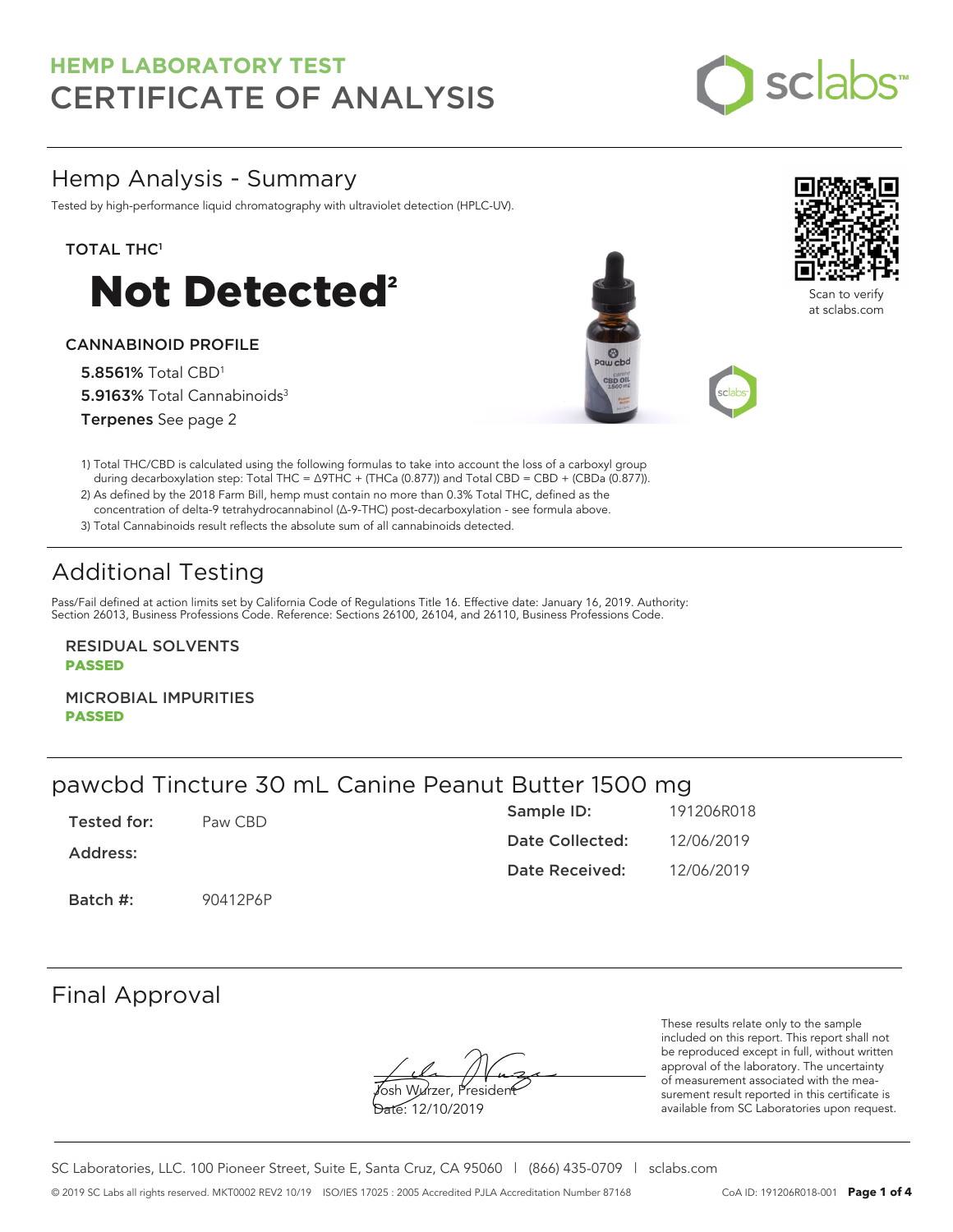

| Sample Name:        | pawcbd Tincture 30 mL Canine Peanut<br>Butter 1500 mg |
|---------------------|-------------------------------------------------------|
| LIMS Sample ID:     | 191206R018                                            |
| Batch #:            | 90412P6P                                              |
| Source Metrc ID(s): |                                                       |
|                     |                                                       |
|                     |                                                       |
| Sample Type:        | Other                                                 |
| Batch Count:        |                                                       |
| Sample Count:       |                                                       |
| Unit Volume:        | 30 Milliliters per Unit                               |
| Serving Mass:       |                                                       |
| Density:            | $0.9283$ g/mL                                         |

#### **Moisture Test Results**

Moisture

#### **Cannabinoid Test Results 12/09/2019**

Cannabinoid analysis utilizing High Performance Liquid Chromatography (HPLC, QSP 5-4-4-4)

**Results (%)**

| $(111 - 20)$ , where $-17$           | mg/mL           | %         | LOD / LOQ mg/mL  |
|--------------------------------------|-----------------|-----------|------------------|
| <b>A9THC</b>                         | ND              | ND        | 0.0009 / 0.003   |
| $\triangle$ 8THC                     | <b>ND</b>       | <b>ND</b> | 0.0009 / 0.003   |
| <b>THCa</b>                          | <b>ND</b>       | <b>ND</b> | 0.0009 / 0.003   |
| <b>THCV</b>                          | <b>ND</b>       | <b>ND</b> | 0.0004 / 0.001   |
| <b>THCVa</b>                         | <b>ND</b>       | <b>ND</b> | 0.0013 / 0.004   |
| <b>CBD</b>                           | 54.362          | 5.8561    | 0.0009 / 0.003   |
| CBDa                                 | <b>ND</b>       | <b>ND</b> | 0.0009 / 0.003   |
| <b>CBDV</b>                          | 0.147           | 0.0158    | 0.0004 / 0.001   |
| <b>CBDVa</b>                         | <b>ND</b>       | <b>ND</b> | 0.0003 / 0.001   |
| <b>CBG</b>                           | 0.294           | 0.0317    | 0.001 / 0.003    |
| CBGa                                 | <b>ND</b>       | <b>ND</b> | 0.0008 / 0.002   |
| <b>CBL</b>                           | <b>ND</b>       | <b>ND</b> | 0.0021 / 0.006   |
| <b>CBN</b>                           | 0.118           | 0.0127    | 0.0009 / 0.003   |
| <b>CBC</b>                           | <b>ND</b>       | <b>ND</b> | 0.0011 / 0.003   |
| <b>CBCa</b>                          | <b>ND</b>       | <b>ND</b> | 0.0015 / 0.005   |
| <b>Sum of Cannabinoids:</b>          | 54.921          | 5.9163    | 1647.630 mg/Unit |
| Total THC $(\Delta$ 9THC+0.877*THCa) | ND              | ND.       | <b>ND</b>        |
| Total CBD (CBD+0.877*CBDa)           | 54.362          | 5.8561    | 1630.860 mg/Unit |
| ∆9THC per Unit                       | Action Limit mg |           | <b>ND</b>        |

Δ9THC per Unit Δ9THC per Serving

#### **Batch Photo**



SC Laboratories, LLC 100 Pioneer Street, Suite E Santa Cruz, CA 95060 (866) 435-0709 | sclabs.com

| Date Collected: | 12/06/2019 |  |  |
|-----------------|------------|--|--|
| Date Received:  | 12/06/2019 |  |  |
| Tested for:     | Paw CBD    |  |  |
| License #:      |            |  |  |
| Address:        |            |  |  |
| Produced by:    |            |  |  |
| License #:      |            |  |  |
| Address:        |            |  |  |
|                 |            |  |  |
|                 |            |  |  |

#### **Terpene Test Results 12/10/2019**

Terpene analysis utilizing Gas Chromatography - Flame Ionization Detection (GC - FID)

|                                     | mg/g      | %         | LOD / LOQ mg/g |
|-------------------------------------|-----------|-----------|----------------|
| <b>2</b> Pinene                     | <b>ND</b> | <b>ND</b> | 0.022 / 0.067  |
| Camphene                            | <b>ND</b> | <b>ND</b> | 0.027 / 0.08   |
| Sabinene                            | <b>ND</b> | <b>ND</b> | 0.027 / 0.082  |
| <b>7 Pinene</b>                     | <b>ND</b> | <b>ND</b> | 0.027 / 0.081  |
| Myrcene                             | <b>ND</b> | <b>ND</b> | 0.027 / 0.082  |
| <sup>2</sup> Phellandrene           | <b>ND</b> | <b>ND</b> | 0.037 / 0.111  |
| 3 Carene                            | <b>ND</b> | <b>ND</b> | 0.029 / 0.087  |
| <b>7</b> Terpinene                  | <b>ND</b> | <b>ND</b> | 0.03 / 0.09    |
| Limonene                            | 0.649     | 0.0649    | 0.013 / 0.039  |
| Eucalyptol                          | <b>ND</b> | <b>ND</b> | 0.021 / 0.063  |
| Ocimene                             | <b>ND</b> | <b>ND</b> | 0.028 / 0.085  |
| <b>7</b> Terpinene                  | <b>ND</b> | <b>ND</b> | 0.03 / 0.09    |
| Sabinene Hydrate                    | <b>ND</b> | <b>ND</b> | 0.018 / 0.054  |
| Fenchone                            | <b>ND</b> | <b>ND</b> | 0.03 / 0.092   |
| Terpinolene                         | <b>ND</b> | <b>ND</b> | 0.022 / 0.067  |
| Linalool                            | <b>ND</b> | <b>ND</b> | 0.019 / 0.058  |
| Fenchol                             | <b>ND</b> | <b>ND</b> | 0.023 / 0.069  |
| (-)-Isopulegol                      | <b>ND</b> | <b>ND</b> | 0.013 / 0.04   |
| Camphor                             | <b>ND</b> | <b>ND</b> | 0.054 / 0.163  |
| Isoborneol                          | <b>ND</b> | <b>ND</b> | 0.033 / 0.101  |
| Borneol                             | <b>ND</b> | <b>ND</b> | 0.048 / 0.146  |
| Menthol                             | <b>ND</b> | <b>ND</b> | 0.022 / 0.067  |
| Terpineol                           | <b>ND</b> | <b>ND</b> | 0.022 / 0.068  |
| Nerol                               | <b>ND</b> | <b>ND</b> | 0.023 / 0.068  |
| R-(+)-Pulegone                      | <b>ND</b> | <b>ND</b> | 0.022 / 0.068  |
| Geraniol                            | <b>ND</b> | <b>ND</b> | 0.017 / 0.05   |
| Geranyl Acetate                     | <b>ND</b> | <b>ND</b> | 0.016 / 0.048  |
| <b>7 Cedrene</b>                    | <b>ND</b> | <b>ND</b> | 0.017 / 0.051  |
| 7 Caryophyllene                     | <b>ND</b> | <b>ND</b> | 0.018 / 0.054  |
| <b>7 Humulene</b>                   | <b>ND</b> | <b>ND</b> | 0.013 / 0.038  |
| Valencene                           | <b>ND</b> | <b>ND</b> | 0.008 / 0.023  |
| Nerolidol                           | <b>ND</b> | <b>ND</b> | 0.035 / 0.106  |
| Caryophyllene Oxide                 | <b>ND</b> | <b>ND</b> | 0.028 / 0.084  |
| Guaiol                              | <b>ND</b> | <b>ND</b> | 0.022 / 0.066  |
| Cedrol                              | <b>ND</b> | <b>ND</b> | 0.029 / 0.086  |
| <b>7</b> Bisabolol                  | <b>ND</b> | <b>ND</b> | 0.017 / 0.051  |
| <b>Total Terpene Concentration:</b> | 0.649     | 0.0649    |                |

#### Sample Certification

California Code of Regulations Title 16 Effect Date January 16, 2019<br>Authority: Section 26013, Business and Professions Code.<br>Reference: Sections 26100, 26104 and 26110, Business and Professions Code.



Josh Wurzer, President Date: 12/10/2019

© 2019 SC Labs all rights reserved. MKT0002 REV2 10/19 ISO/IES 17025 : 2005 Accredited PJLA Accreditation Number 87168 CoA ID: 191206R018-001 **Page 2 of 4**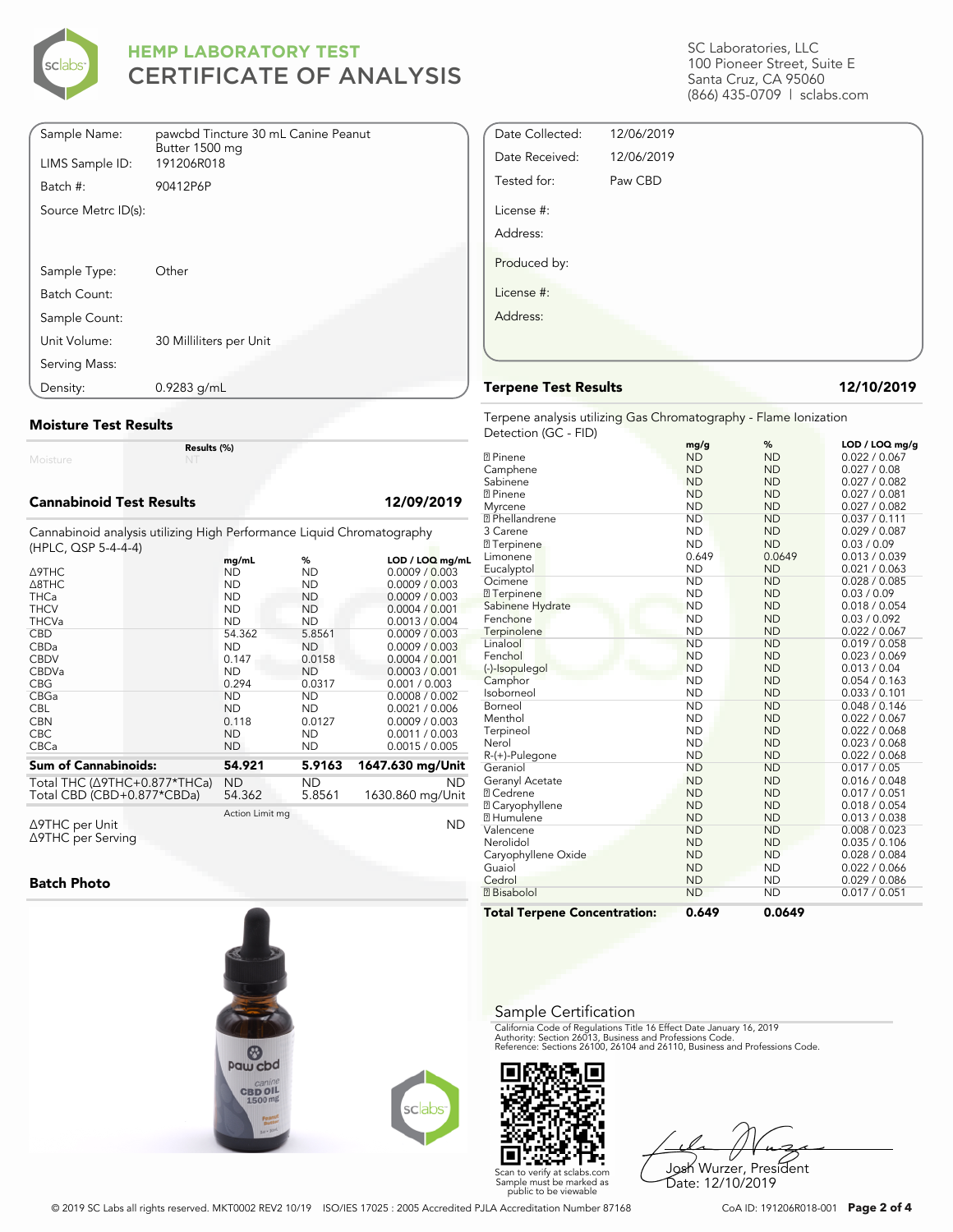

| Sample Name:        | pawcbd Tincture 30 mL Canine Peanut<br>Butter 1500 mg |
|---------------------|-------------------------------------------------------|
| LIMS Sample ID:     | 191206R018                                            |
| Batch #:            | 90412P6P                                              |
| Source Metrc ID(s): |                                                       |
|                     |                                                       |
|                     |                                                       |
| Sample Type:        | Other                                                 |
| Batch Count:        |                                                       |
| Sample Count:       |                                                       |
| Unit Volume:        | 30 Milliliters per Unit                               |
| Serving Mass:       |                                                       |
| Density:            | $0.9283$ g/mL                                         |

#### **Pesticide Test Results**

| Pesticide, Fungicide and plant growth regulator analysis utilizing |                |                   |                     |
|--------------------------------------------------------------------|----------------|-------------------|---------------------|
| HPLC-Mass Spectrometry and GC-Mass Spectrometry                    |                |                   |                     |
|                                                                    | Results (µg/g) | Action Limit µg/g | $LOD / LOQ \mu g/g$ |
| Abamectin                                                          | NT             |                   |                     |
| Acephate                                                           | NT             |                   |                     |
| Acequinocyl                                                        | NT             |                   |                     |
| Acetamiprid                                                        | NT             |                   |                     |
| Azoxystrobin                                                       | NT             |                   |                     |
| <b>Bifenazate</b>                                                  | NT             |                   |                     |
| <b>Bifenthrin</b>                                                  | NT             |                   |                     |
| <b>Boscalid</b>                                                    | NT             |                   |                     |
| Captan                                                             | NT             |                   |                     |
| Carbaryl                                                           | NT             |                   |                     |
| Chlorantraniliprole                                                | NT             |                   |                     |
| Clofentezine                                                       | NT             |                   |                     |
| Cyfluthrin                                                         | NT             |                   |                     |
| Cypermethrin                                                       | NT             |                   |                     |
| Diazinon                                                           | NT             |                   |                     |
| Dimethomorph                                                       | NT             |                   |                     |
| Etoxazole                                                          | NT             |                   |                     |
| Fenhexamid                                                         | NT             |                   |                     |
| Fenpyroximate                                                      | NT             |                   |                     |
| Flonicamid                                                         | NT             |                   |                     |
| Fludioxonil                                                        | NT             |                   |                     |
| Hexythiazox                                                        | NT             |                   |                     |
| Imidacloprid                                                       | NT             |                   |                     |
| Kresoxim-methyl                                                    | NT             |                   |                     |
| Malathion                                                          | NT             |                   |                     |
| Metalaxyl                                                          | NT             |                   |                     |
| Methomyl                                                           | NT             |                   |                     |
| Myclobutanil                                                       | NT             |                   |                     |
| Naled                                                              | NT             |                   |                     |
| Oxamyl                                                             | NT             |                   |                     |
| Pentachloronitrobenzene                                            | NT             |                   |                     |
| Permethrin                                                         | NT             |                   |                     |
| Phosmet                                                            | NT             |                   |                     |
| Piperonylbutoxide                                                  | NT             |                   |                     |
| Prallethrin                                                        | NT             |                   |                     |
| Propiconazole                                                      | NT             |                   |                     |
| Pyrethrins                                                         | NT             |                   |                     |
| Pyridaben                                                          | NT             |                   |                     |
| Spinetoram                                                         | NT             |                   |                     |
| Spinosad                                                           | NT             |                   |                     |
| Spiromesiten                                                       | NT             |                   |                     |
| Spirotetramat                                                      | NT             |                   |                     |
| Tebuconazole                                                       | NT             |                   |                     |
| Thiamethoxam                                                       | NT             |                   |                     |
| Trifloxystrobin                                                    | NT             |                   |                     |

SC Laboratories, LLC 100 Pioneer Street, Suite E Santa Cruz, CA 95060 (866) 435-0709 | sclabs.com

| Date Collected: | 12/06/2019 |  |
|-----------------|------------|--|
| Date Received:  | 12/06/2019 |  |
| Tested for:     | Paw CBD    |  |
| License #:      |            |  |
| Address:        |            |  |
| Produced by:    |            |  |
| License #:      |            |  |
| Address:        |            |  |
|                 |            |  |

#### **Pesticide Test Results**

| Pesticide, Fungicide and plant growth regulator analysis utilizing<br>HPLC-Mass Spectrometry and GC-Mass Spectrometry |                     |                   |                |  |
|-----------------------------------------------------------------------------------------------------------------------|---------------------|-------------------|----------------|--|
|                                                                                                                       | Results $(\mu g/g)$ | Action Limit µg/g | LOD / LOQ µg/g |  |
| Aldicarb                                                                                                              |                     |                   |                |  |
| Carbofuran                                                                                                            | NT                  |                   |                |  |
| Chlordane                                                                                                             | NT                  |                   |                |  |
| Chlorfenapyr                                                                                                          | NT                  |                   |                |  |
| Chlorpyrifos                                                                                                          | NT                  |                   |                |  |
| Coumaphos                                                                                                             | NT                  |                   |                |  |
| Daminozide                                                                                                            | NT                  |                   |                |  |
| <b>DDVP</b> (Dichlorvos)                                                                                              | NT                  |                   |                |  |
| Dimethoate                                                                                                            | NT                  |                   |                |  |
| Ethoprop(hos)                                                                                                         | NT                  |                   |                |  |
| Etofenprox                                                                                                            | NT                  |                   |                |  |
| Fenoxycarb                                                                                                            | NT                  |                   |                |  |
| Fipronil                                                                                                              | NT                  |                   |                |  |
| Imazalil                                                                                                              | NT                  |                   |                |  |
| Methiocarb                                                                                                            | NT                  |                   |                |  |
| Methyl parathion                                                                                                      | NT                  |                   |                |  |
| Mevinphos                                                                                                             | NT                  |                   |                |  |
| Paclobutrazol                                                                                                         | NT                  |                   |                |  |
| Propoxur                                                                                                              | NT                  |                   |                |  |
| Spiroxamine                                                                                                           | NT                  |                   |                |  |
| Thiacloprid                                                                                                           | NT                  |                   |                |  |

### **Mycotoxin Test Results**

| Mycotoxin analysis utilizing HPLC-Mass Spectrometry |    | Results (µq/kq) Action Limit µq/kq | LOD / LOQ µq/kq |
|-----------------------------------------------------|----|------------------------------------|-----------------|
| Aflatoxin B1, B2, G1, G2<br>Ochratoxin A            | NT |                                    |                 |

#### Sample Certification

California Code of Regulations Title 16 Effect Date January 16, 2019<br>Authority: Section 26013, Business and Professions Code.<br>Reference: Sections 26100, 26104 and 26110, Business and Professions Code.



Josh Wurzer, President Date: 12/10/2019